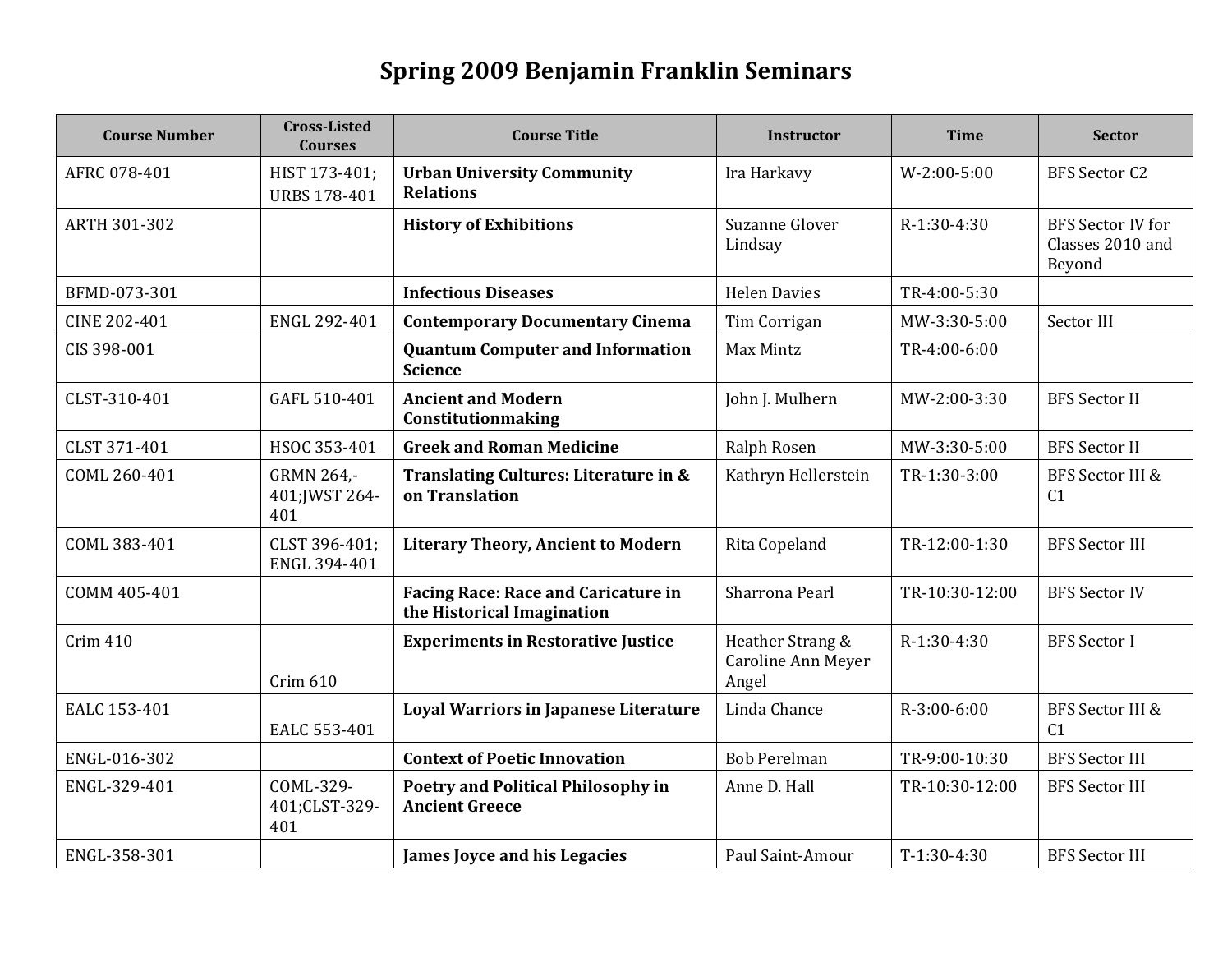## **Spring 2009 Benjamin Franklin Seminars**

| <b>Course Number</b> | <b>Cross-Listed</b><br><b>Courses</b>                                      | <b>Course Title</b>                                            | <b>Instructor</b>     | <b>Time</b>   | <b>Sector</b>                                          |
|----------------------|----------------------------------------------------------------------------|----------------------------------------------------------------|-----------------------|---------------|--------------------------------------------------------|
| ENGL 359-301         |                                                                            | <b>Lies in Literature and Politics</b>                         | Jean Michel Rabate    | TR-9:00-10:30 | <b>BFS Sector IV for</b><br>Classes 2010 and<br>Beyond |
| ENGL-361-301         |                                                                            | <b>War and Literature</b>                                      | Rita Barnard          | TR-3:00-4:30  | <b>BFS Sector IV for</b><br>Classes 2010 and<br>Beyond |
| ENGL 393-401         | SAST 323-401;<br>COML 392-401                                              | The Literature and Historiography of<br><b>National Trauma</b> | Suvir Kaul            | $W-2:00-5:00$ | <b>BFS Sector IV for</b><br>Classes 2010 and<br>Beyond |
| ENVS-406-401         | HSOC-406-401                                                               | <b>Community Based Environmental</b><br><b>Health</b>          | <b>Richard Pepino</b> | TR-1:30-3:00  | <b>BFS</b> sector VII                                  |
| HIST 114-301         |                                                                            | <b>Creating American History</b>                               | <b>Bruce Kuklick</b>  | $M-2:00-5:00$ | <b>BFS Sector II</b>                                   |
| HIST 211-301         |                                                                            | <b>Medieval Lives</b>                                          | Jessica Goldberg      | $W-2:00-5:00$ | <b>BFS Sector II</b>                                   |
| HIST 212-301         |                                                                            | <b>European Cities</b>                                         | Lynn Lees             | $W-2:00-5:00$ | <b>BFS Sector II</b>                                   |
| HIST-214-401         | AFRC 215-302;<br><b>URBS 220-302</b>                                       | <b>Modern American Cities</b>                                  | Michael Katz          | $M-2:00-5:00$ | <b>BFS Sector II</b>                                   |
| HIST-214-402         | GSOC 214-402                                                               | Same-Sex Marriage: A Legal History                             | Sarah Gordon          | M-2:00-5:00   | <b>BFS Sector II</b>                                   |
| LGST-101-301         |                                                                            | <b>Introduction to Law and Legal Process</b>                   | Eric Orts             | MW-1:30-3:00  |                                                        |
| LGST-210-301         |                                                                            | <b>Corporate Responsibility and Ethics</b>                     | Diana Robertson       | MW-12:00-1:30 |                                                        |
| NELC-250-401         | COML-380-<br>401/JWST-<br>255-401/RELS-<br>$224 -$<br>401/NELC-<br>550-401 | The Bible in Translation: Exodus                               | Jeffrey Tigay         | TR-4:30-6:30  | <b>BFS</b> sector IV and<br>CCA                        |
| NELC-252-401         | NELC 552-401;<br>JWST 100-401;<br>RELS 129-401                             | The Binding of Isaac                                           | David Stern           | TR-1:30-3:00  | <b>BFS Sector II</b>                                   |
| NURS-338-401         | GSOC-338-401;<br>HSOC-338-401                                              | Social Images and Issues in our Aging<br>Society               | Sarah Kagan           | $W-4:00-7:00$ | <b>BFS</b> Sector I                                    |